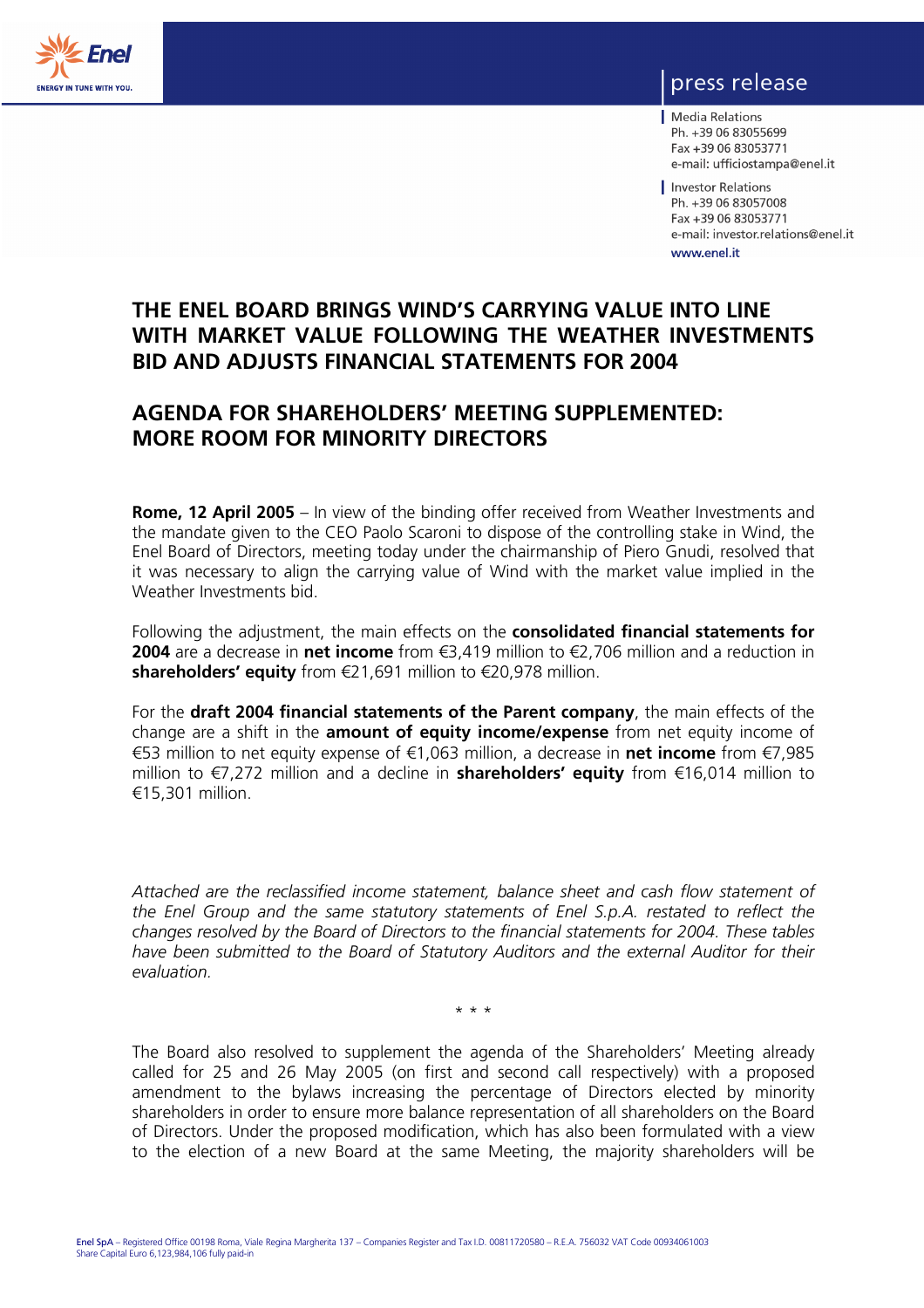



entitled to elect 7/10 of the Directors, rather than the 4/5 currently envisaged in the bylaws. Similar ratios have been adopted for some time by comparable companies.

The proposal was developed within the framework of Enel's constant effort to improve its corporate governance system and in the light of the announced placement of a further tranche of Enel share capital, which will increase the size of Enel shares traded on the market. The success of the global offering completed in October last year (Enel 3) has already produced a significant increase in Enel's float. Enel has one of Europe's largest shareholder bases (2.1 million shareholders), and a significant proportion of its capital is held by Italian and international institutional investors, including 47 ethical funds.

\* \* \*

The Shareholders' Meeting will also be asked to authorise the Board of Directors to increase the share capital by a maximum of  $\epsilon$ 28,757,000 in connection with the 2005 stock option plan for Enel Group executives approved by the Board at its meeting of 30 March 2005.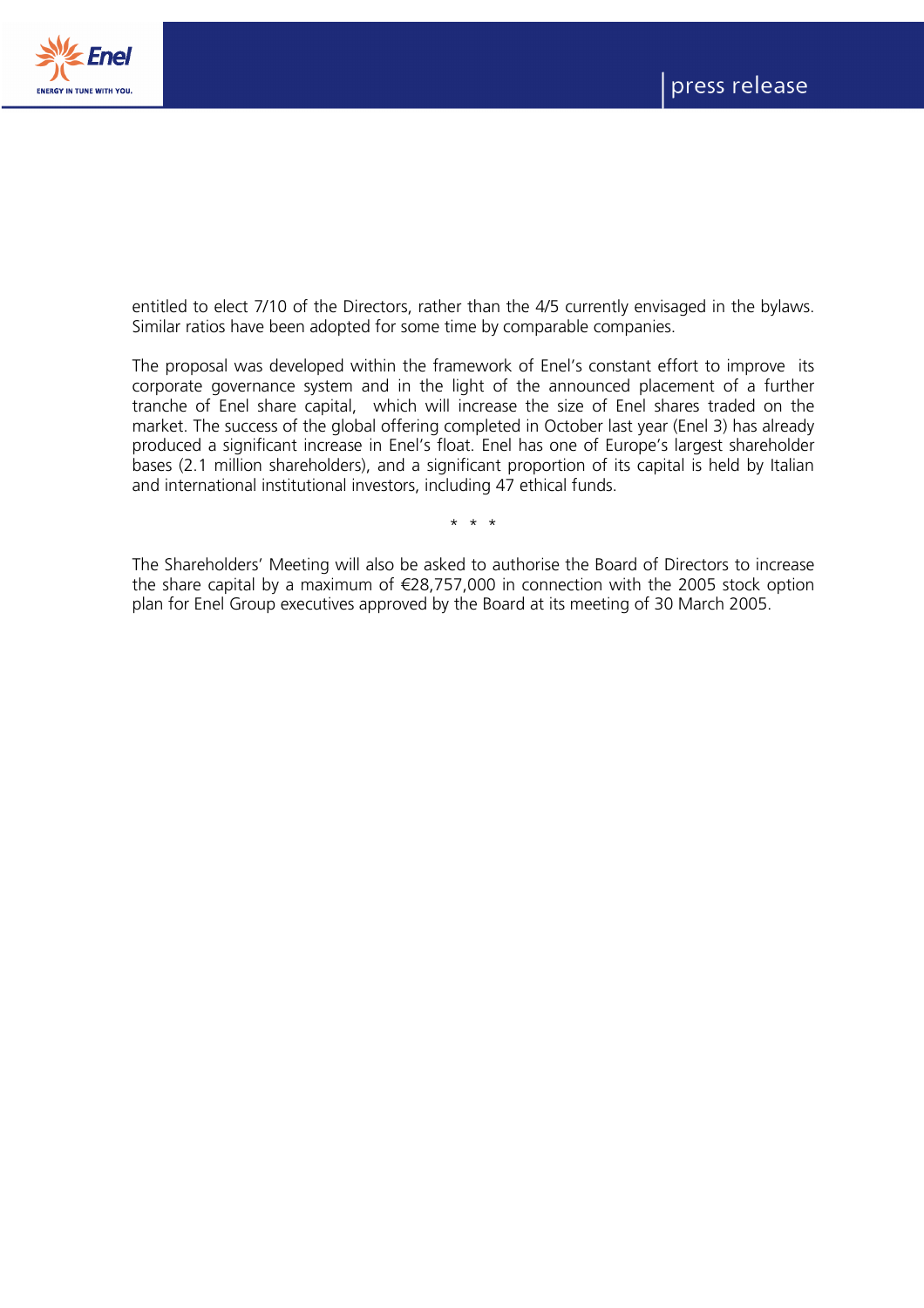



# **Consolidated Income Statement**<br>In millions of euro

| In millions of euro                                                    |          | (%)    |          | (%)    |           | (%)     |
|------------------------------------------------------------------------|----------|--------|----------|--------|-----------|---------|
|                                                                        | 2004     |        | 2003     |        | 2004-2003 |         |
|                                                                        |          |        |          |        |           |         |
| <b>Revenues:</b>                                                       |          |        |          |        |           |         |
| - Electricity sales and Electricity Equalization Fund<br>contributions | 25,181   | 69.0   | 20,013   | 63.9   | 5,168     | 25.8    |
| - Telecommunication services                                           | 4,168    | 11.4   | 3,959    | 12.6   | 209       | 5.3     |
| - Gas sold to end-users                                                | 1,374    | 3.8    | 1,254    | 4.0    | 120       | 9.6     |
| - Other services, sales and revenues                                   | 5,766    | 15.8   | 6,091    | 19.5   | (325)     | $-5.3$  |
| <b>Total revenues</b>                                                  | 36,489   | 100.0  | 31,317   | 100.0  | 5,172     | 16.5    |
|                                                                        |          |        |          |        |           |         |
| <b>Operating costs:</b>                                                |          |        |          |        |           |         |
| - Personnel                                                            | 3,315    | 9.1    | 3,440    | 11.0   | (125)     | $-3.6$  |
| - Fuel consumed for thermal generation                                 | 3,598    | 9.8    | 4,101    | 13.1   | (503)     | $-12.3$ |
| - Electricity purchased                                                | 10,465   | 28.7   | 4,620    | 14.7   | 5,845     | 126.5   |
| - Interconnection and roaming                                          | 1,346    | 3.7    | 1,381    | 4.4    | (35)      | $-2.5$  |
| - Services, leases and rentals                                         | 3,990    | 10.9   | 3,843    | 12.3   | 147       | 3.8     |
| - Fuel for trading and gas for resale to end-users                     | 1,817    | 5.0    | 2,378    | 7.6    | (561)     | $-23.6$ |
| - Materials                                                            | 1,255    | 3.4    | 1,733    | 5.5    | (478)     | $-27.6$ |
| - Other costs                                                          | 716      | 2.0    | 924      | 3.0    | (208)     | $-22.5$ |
| - Capitalized expenses                                                 | (1,023)  | $-2.8$ | (944)    | $-3.0$ | (79)      | $-8.4$  |
| <b>Total operating costs</b>                                           | 25,479   | 69.8   | 21,476   | 68.6   | 4,003     | 18.6    |
| <b>GROSS OPERATING MARGIN</b>                                          | 11,010   | 30.2   | 9,841    | 31.4   | 1,169     | 11.9    |
| Depreciation, amortization and accruals:                               |          |        |          |        |           |         |
| - Depreciation and amortization                                        | 4,173    | 11.5   | 4,516    | 14.4   | (343)     | $-7.6$  |
| - Accruals and write-downs                                             | 512      | 1.4    | 593      | 1.9    | (81)      | $-13.7$ |
| Total depreciation, amortization and accruals                          | 4,685    | 12.9   | 5,109    | 16.3   | (424)     | $-8.3$  |
| <b>OPERATING INCOME</b>                                                | 6,325    | 17.3   | 4,732    | 15.1   | 1,593     | 33.7    |
| - Net financial income (expense)                                       | (1, 103) | $-3.0$ | (1, 130) | $-3.6$ | 27        | 2.4     |
| - Equity income (expense)                                              | (39)     | $-0.1$ | (73)     | $-0.2$ | 34        | 46.6    |
|                                                                        |          |        |          |        |           |         |
| <b>INCOME BEFORE EXTRAORDINARY ITEMS AND TAXES</b>                     | 5,183    | 14.2   | 3,529    | 11.3   | 1,654     | 46.9    |
| - Extraordinary items                                                  | (818)    | $-2.2$ | (136)    | $-0.5$ | (682)     |         |
| <b>INCOME BEFORE TAXES</b>                                             | 4.365    | 12.0   | 3.393    | 10.8   | 972       | 28.6    |
| - Income taxes                                                         | 1,533    | 4.2    | 966      | 3.1    | 567       | 58.7    |
| <b>INCOME BEFORE MINORITY INTERESTS</b>                                | 2,832    | 7.8    | 2,427    | 7.7    | 405       | 16.7    |
| - Minority interests                                                   | (126)    | $-0.4$ | 82       | 0.3    | (208)     |         |
| <b>GROUP NET INCOME</b>                                                | 2,706    | 7.4    | 2,509    | 8.0    | 197       | 7.9     |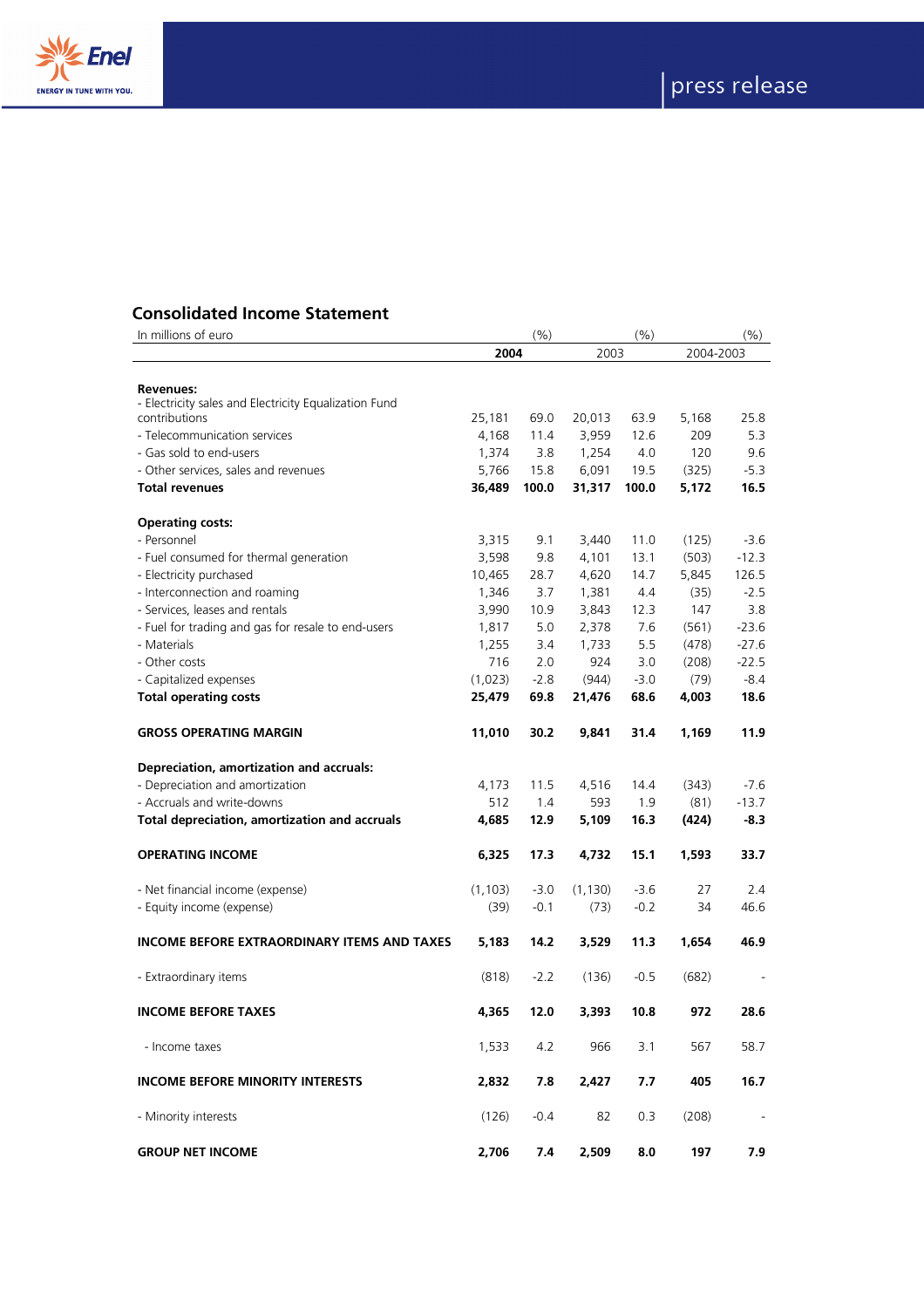



#### **Enel Group Statement of Cash Flows**

| In millions of euro                                                     | 2004           | 2003         | 2004-2003       |
|-------------------------------------------------------------------------|----------------|--------------|-----------------|
|                                                                         |                |              |                 |
| <b>CASH FLOW FROM OPERATIONS</b>                                        |                |              |                 |
| Net income (including minority interests)                               | 2,832          | 2,427        | 405             |
| Depreciation and amortization<br>Write-down of fixed assets             | 4,173<br>1,242 | 4,516<br>308 | (343)<br>934    |
| Net change in provisions (including termination indemnities)            | (103)          | 167          | (270)           |
| Capital gain/losses and extraordinary items                             | (873)          | (528)        | (345)           |
| Financial income                                                        | (370)          | (425)        | 55              |
| Financial expense                                                       | 1,473          | 1,555        | (82)            |
| Income taxes                                                            | 1,533          | 966          | 567             |
| Cash generated by operations before changes                             |                |              |                 |
| in net current assets                                                   | 9,907          | 8,986        | 921             |
|                                                                         |                |              |                 |
| (Increase)/Decrease:                                                    |                |              |                 |
| Inventories                                                             | (39)           | (1,028)      | 989             |
| Receivables                                                             | (1,091)        | 378<br>24    | (1,469)         |
| Net position with Electricity Equalization Fund                         | (1, 241)<br>96 | (19)         | (1, 265)<br>115 |
| Accruals and prepayments<br>Payables                                    | 541            | 275          | 266             |
|                                                                         |                |              |                 |
| Cash generated by operations                                            | 8,173          | 8,616        | (443)           |
| Interest and other financial income received                            | 359            | 425          | (66)            |
| Interest and other financial expense paid                               | (1,445)        | (1, 511)     | 66              |
| Income taxes paid                                                       | (1,695)        | (357)        | (1, 338)        |
|                                                                         |                |              |                 |
| Cash generated by current operating activities                          | 5,392          | 7,173        | (1,781)         |
| <b>CASH FLOW FROM INVESTMENTS</b>                                       |                |              |                 |
| Investments in intangible assets                                        | (316)          | (346)        | 30              |
| Investments in tangible assets                                          | (3, 518)       | (3,623)      | 105             |
| Investments in consolidated subsidiaries (net of cash owned by          |                |              |                 |
| acquired companies)                                                     | (135)          | (1,601)      | 1,466           |
| Investments in unconsolidated subsidiaries and associates               | (57)           | (37)         | (20)            |
| Disposal of consolidated subsidiaries and business units                | 1,950          | 654          | 1,296           |
| Disposal of tangible and financial assets                               | 108            | 230          | (122)           |
| Other changes in fixed assets                                           | 70             | 28           | 42              |
| Cash generated by (employed in) investing activities                    | (1,898)        | (4,695)      | 2,797           |
|                                                                         |                |              |                 |
| <b>CASH FLOW FROM FINANCING ACTIVITIES</b>                              |                |              |                 |
| Change in financial debt                                                | 1,002          | 13           | 989             |
| Dividends and interim dividend paid                                     | (4,256)        | (2, 183)     | (2,073)         |
| Increase in capital stock and reserves due to exercise of stock options | 241            |              | 241             |
| Capital increases contributed by third parties                          | 10             | 109          | (99)            |
| Cash employed in financing activities                                   | (3,003)        | (2,061)      | (942)           |
| Payment of tax on freeing-up of reserves, revaluation of assets and tax |                |              |                 |
| amnesty charges                                                         | (579)          | (365)        | (214)           |
|                                                                         |                |              |                 |
| CASH FLOW GENERATED (EMPLOYED) IN THE YEAR                              | (88)           | 52           | (140)           |
| <b>BEGINNING CASH BALANCE</b>                                           | 452            | 400          | 52              |
| <b>ENDING CASH BALANCE</b>                                              | 364            | 452          | (88)            |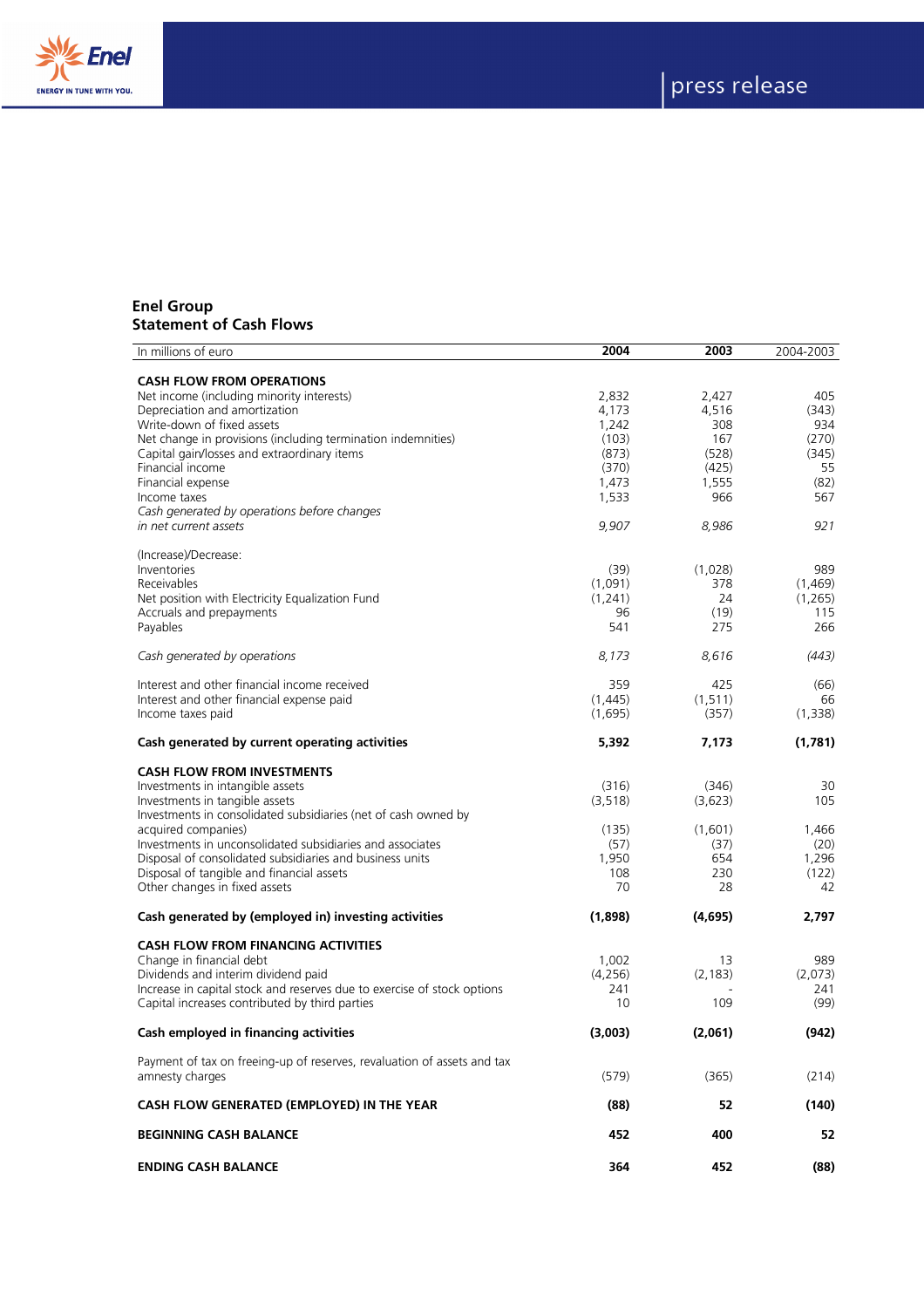



## **Consolidated Balance Sheet**

| In millions of euro                                                      |                  |                  |           |
|--------------------------------------------------------------------------|------------------|------------------|-----------|
|                                                                          | at Dec. 31, 2004 | at Dec. 31, 2003 | 2004-2003 |
| Net fixed assets:                                                        |                  |                  |           |
| - Tangible and intangible                                                | 47,993           | 50,731           | (2,738)   |
| - Financial                                                              | 447              | 531              | (84)      |
| <b>Total</b>                                                             | 48,440           | 51,262           | (2,822)   |
| <b>Net current assets:</b>                                               |                  |                  |           |
| - Trade receivables                                                      | 7,818            | 6,991            | 827       |
| - Inventories                                                            | 4,214            | 4,211            | 3         |
| - Other assets and net receivables from Electricity<br>Equalization Fund | 2,285            | 986              | 1,299     |
| - Net tax receivables (payables)                                         | 532              | (780)            | 1,312     |
| - Trade payables                                                         | (6, 718)         | (5,835)          | (883)     |
| - Other liabilities                                                      | (7,609)          | (7,627)          | 18        |
| <b>Total</b>                                                             | 522              | (2,054)          | 2,576     |
| <b>Gross capital employed</b>                                            | 48,962           | 49,208           | (246)     |
| <b>Provisions:</b>                                                       |                  |                  |           |
| - Employee termination indemnity                                         | (1,095)          | (1, 298)         | 203       |
| - Retirement benefits                                                    | (471)            | (462)            | (9)       |
| - Net deferred taxes                                                     | (544)            | (476)            | (68)      |
| - Other provisions                                                       | (1, 578)         | (1,483)          | (95)      |
| <b>Total</b>                                                             | (3,688)          | (3,719)          | 31        |
| Net capital employed                                                     | 45,274           | 45,489           | (215)     |
| Group Shareholders' Equity                                               | 19,847           | 21,124           | (1,277)   |
| Minority interests                                                       | 1,131            | 191              | 940       |
| <b>Total Shareholders' Equity</b>                                        | 20,978           | 21,315           | (337)     |
| <b>Net financial debt</b>                                                | 24,296           | 24,174           | 122       |
| <b>TOTAL</b>                                                             | 45,274           | 45,489           | (215)     |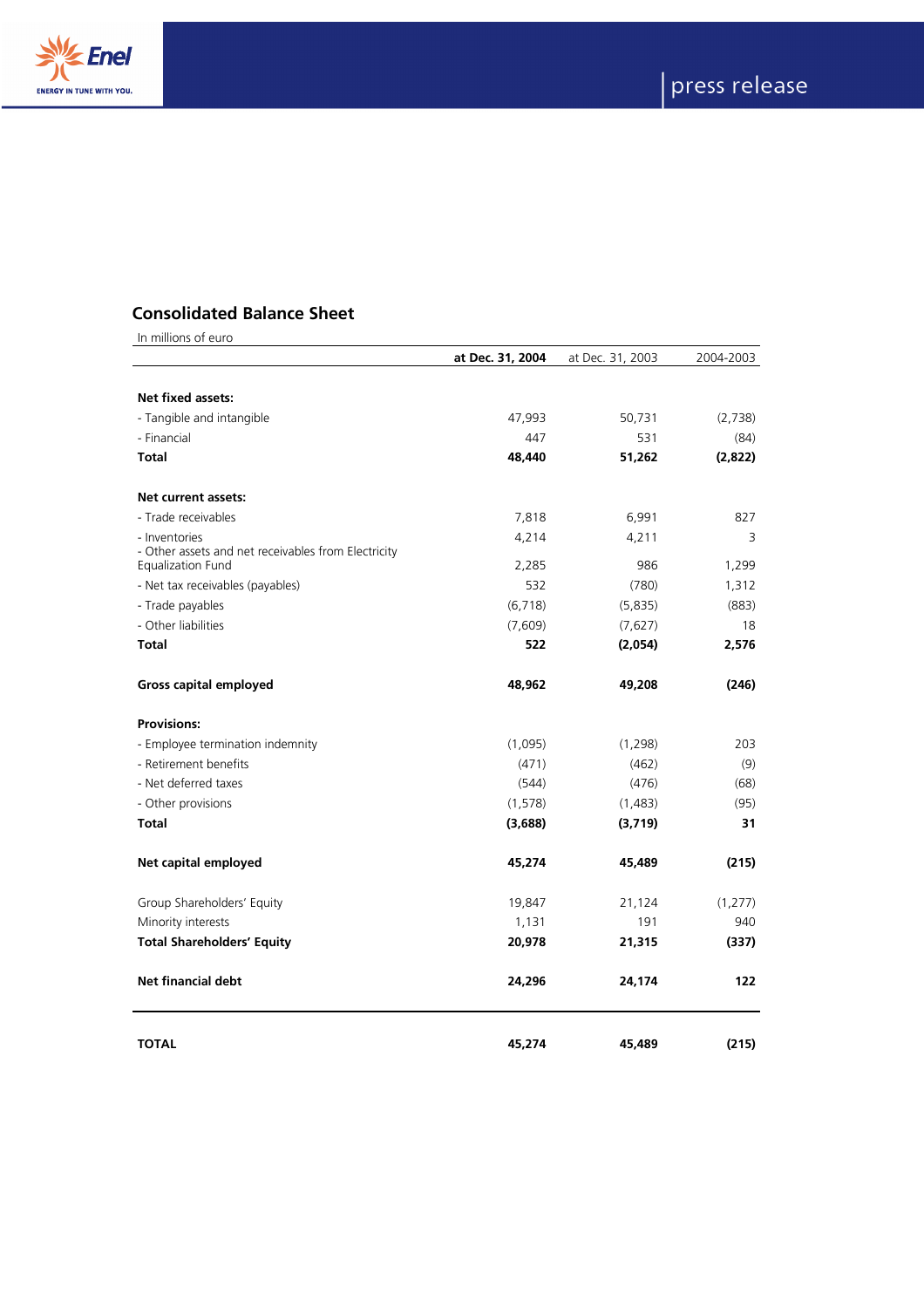



## **Enel Spa Income Statement**

| In Millions of euro                     |              |       |           |
|-----------------------------------------|--------------|-------|-----------|
|                                         | 2004         | 2003  | 2004-2003 |
| <b>Revenues:</b>                        |              |       |           |
| - Sales of Electricity:                 | 767          | 865   | (98)      |
| - to third parties (Single Buyer)       | 596          |       | 596       |
| - to Group companies                    | 171          | 865   | (694)     |
| - Other revenues from Group companies   | 253          | 236   | 17        |
| - Other revenues                        | 594          | 42    | 552       |
| <b>Total revenues</b>                   | 1,614        | 1,143 | 471       |
| <b>Operating costs:</b>                 |              |       |           |
| - Personnel                             | 86           | 65    | 21        |
| - Electricity purchased                 | 577          | 608   | (31)      |
| - Services, leases and rentals          | 179          | 141   | 38        |
| - Other costs                           | 45           | 69    | (24)      |
| <b>Total operating costs</b>            | 887          | 883   | 4         |
| <b>GROSS OPERATING MARGIN</b>           | 727          | 260   | 467       |
| Depreciation, amortization and accruals | 76           | 33    | 43        |
| <b>OPERATING INCOME</b>                 | 651          | 227   | 424       |
| - Equity income (expense)               | (1,063)      | 441   | (1,504)   |
| - Net financial income (expense)        | (262)        | (225) | (37)      |
| - Extraordinary items                   | 7,696<br>(1) | 432   | 7,264     |
| <b>INCOME BEFORE TAXES</b>              | 7,022        | 875   | 6,147     |
| Income taxes                            | (250)        | 268   | (518)     |
| <b>NET INCOME</b>                       | 7,272 (1)    | 607   | 6,665     |

 $^{(1)}$  Extraordinary items and Net income include euro 2,241 million related to the effects of the reversal of tax-related entries connected primarily to the write-down of equity investments, in application of new company and tax regulations.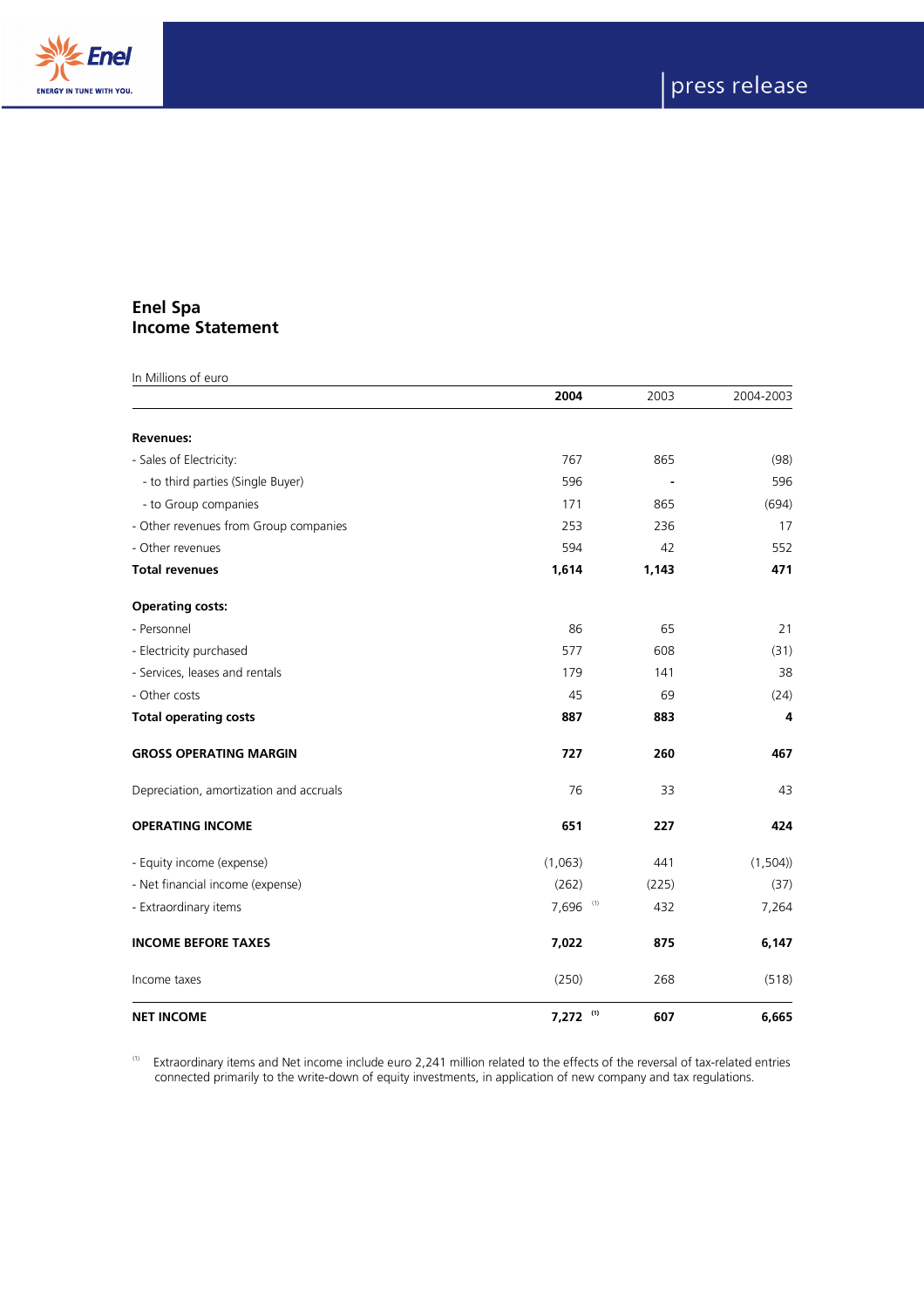



## **Enel Spa Statement of Cash Flows**

| In Millions of euro                                                      | 2004     | 2003     | 2004-2003 |
|--------------------------------------------------------------------------|----------|----------|-----------|
|                                                                          |          |          |           |
| <b>CASH FLOW FROM OPERATIONS</b>                                         |          |          |           |
| Net income                                                               | 7,272    | 607      | 6,665     |
| Depreciation and amortization                                            | 5        | 4        | 1         |
| Write-downs of equity investments                                        | 2,946    | 1,290    | 1,656     |
| Net capital gains on the sale of equity investments                      | (5,494)  | (448)    | (5,046)   |
| Net change in provisions (including termination indemnities)             | (294)    | (18)     | (276)     |
| Effects of reversal of tax-related entries                               | (2,241)  |          | (2,241)   |
| Cash generated by operations before changes in net current<br>assets     | 2,194    | 1,435    | 759       |
| (Increase)/Decrease:                                                     |          |          |           |
| Net receivables from subsidiaries                                        | 508      | (142)    | 650       |
| Net tax receivables                                                      | (79)     | 299      | (378)     |
| Other assets and liabilities                                             | (413)    | (220)    | (193)     |
| Cash generated by current operating activities                           | 2,210    | 1,372    | 838       |
| <b>CASH FLOW FROM INVESTMENTS</b>                                        |          |          |           |
| (Investments) / Sale of equity investments                               | 7,430    | (373)    | 7,803     |
| Change of other assets                                                   | (8)      | 4        | (12)      |
| Cash generated by (employed in) investing activities                     | 7.422    | (369)    | 7,791     |
| <b>CASH FLOW FROM FINANCING ACTIVITIES</b>                               |          |          |           |
| Change in net financial debt with third parties:                         |          |          |           |
| - medium and long-term                                                   | (210)    | 403      | (613)     |
| - short-term                                                             | (433)    | (2,603)  | 2,170     |
| Change in net financial debt with Group companies                        | (5, 134) | 3,456    | (8,590)   |
| Dividend paid and interim dividend paid                                  | (4,209)  | (2, 183) | (2,026)   |
| Increases in capital stock and reserves due to exercise of stock options | 241      |          | 241       |
| Cash employed in financing activities                                    | (9,745)  | (927)    | (8, 818)  |
| CASH FLOW GENERATED (EMPLOYED) IN THE YEAR                               | (113)    | 76       | (189)     |
| <b>BEGINNING CASH BALANCE</b>                                            | 133      | 57       | 76        |
| <b>ENDING CASH BALANCE</b>                                               | 20       | 133      | (113)     |